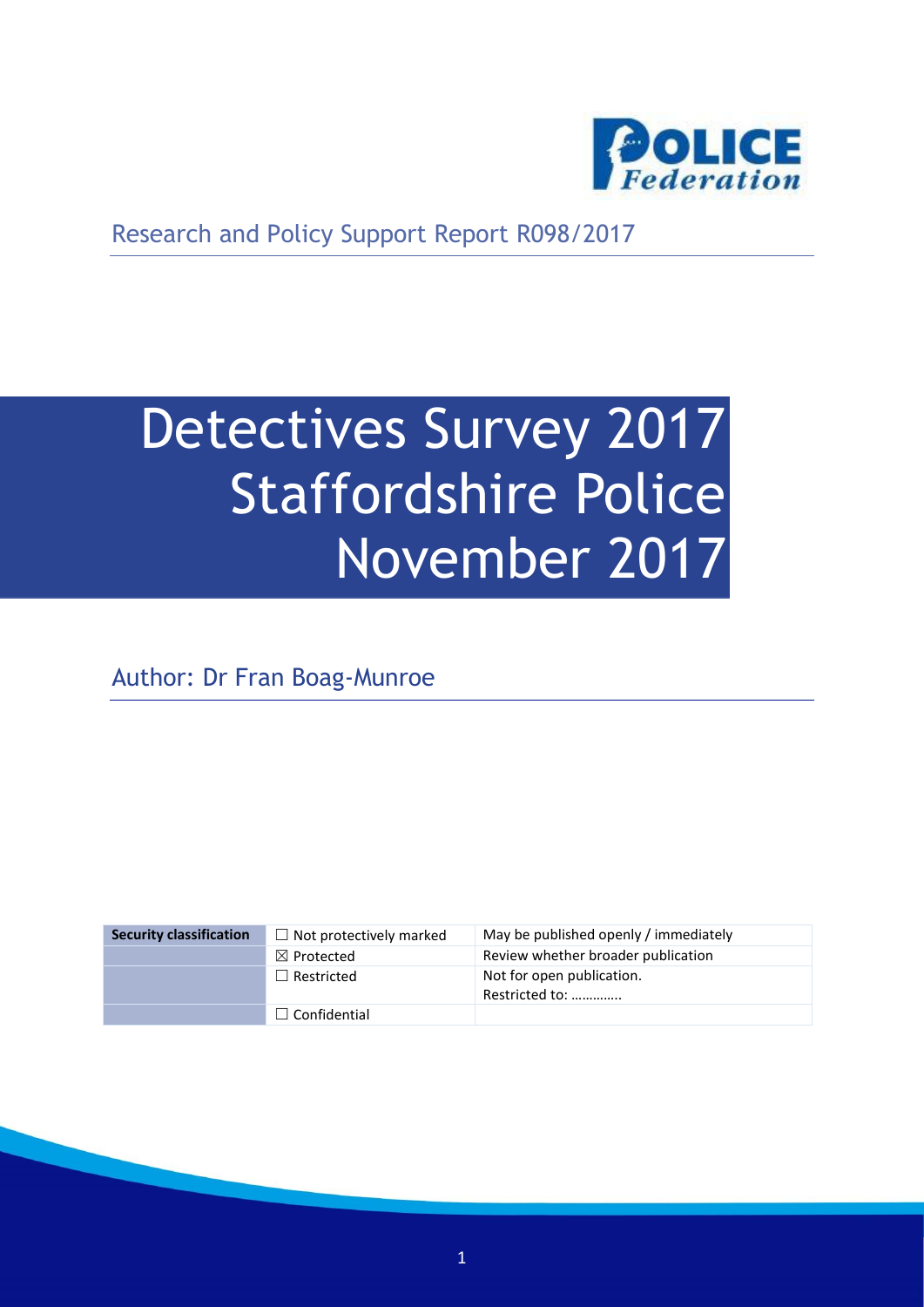#### **INTRODUCTION**

This report provides a summary of responses to the PFEW National Detectives Survey received from respondents in Staffordshire Police in 2017.

Some of the questions asked in this year's survey were the same as in the 2015 National Detectives Survey; this allowed us to monitor any changes since the last time the survey was conducted. Other questions were new to 2017, to be able to look in more detail at the context in which detectives are currently working.

Where appropriate, details of average responses for the police service as a whole are also presented, differences between the national and local responses have not been tested statistically and therefore any differences reported are for guidance only and must be treated with caution.

#### **RESPONSE RATE AND RESPONDENTS**

The National Detectives Survey 2017 opened on 1st September 2017 and closed on 24th September 2017. During this time, detective officers were invited to attend via the Police Federation's National Membership Database, as well as via local Joint Branch Boards and the National Detectives Forum mailing list.

**48 responses were received from detectives in Staffordshire Police**. There is still no accepted measure of the total number of detectives in England and Wales. It is therefore not possible to calculate a definitive response rate for the survey as a proportion of the total number of detectives. However, for comparison the number of responses received within Staffordshire Police was higher than when this survey was last conducted in 2015, when 39 responses were received.

#### **IMPACT OF SERVICE CUTS**

**48% of respondents within Staffordshire Police said that service cuts have had a major impact on their morale**; this was lower than the national average, where 56% detectives said that service cuts have had a major impact upon their morale.

In addition, **31% of respondents within Staffordshire Police said service cuts have had a major impact upon their physical health and wellbeing, whilst 29% said that service cuts have had a major impact upon their mental health and wellbeing**. For comparison, in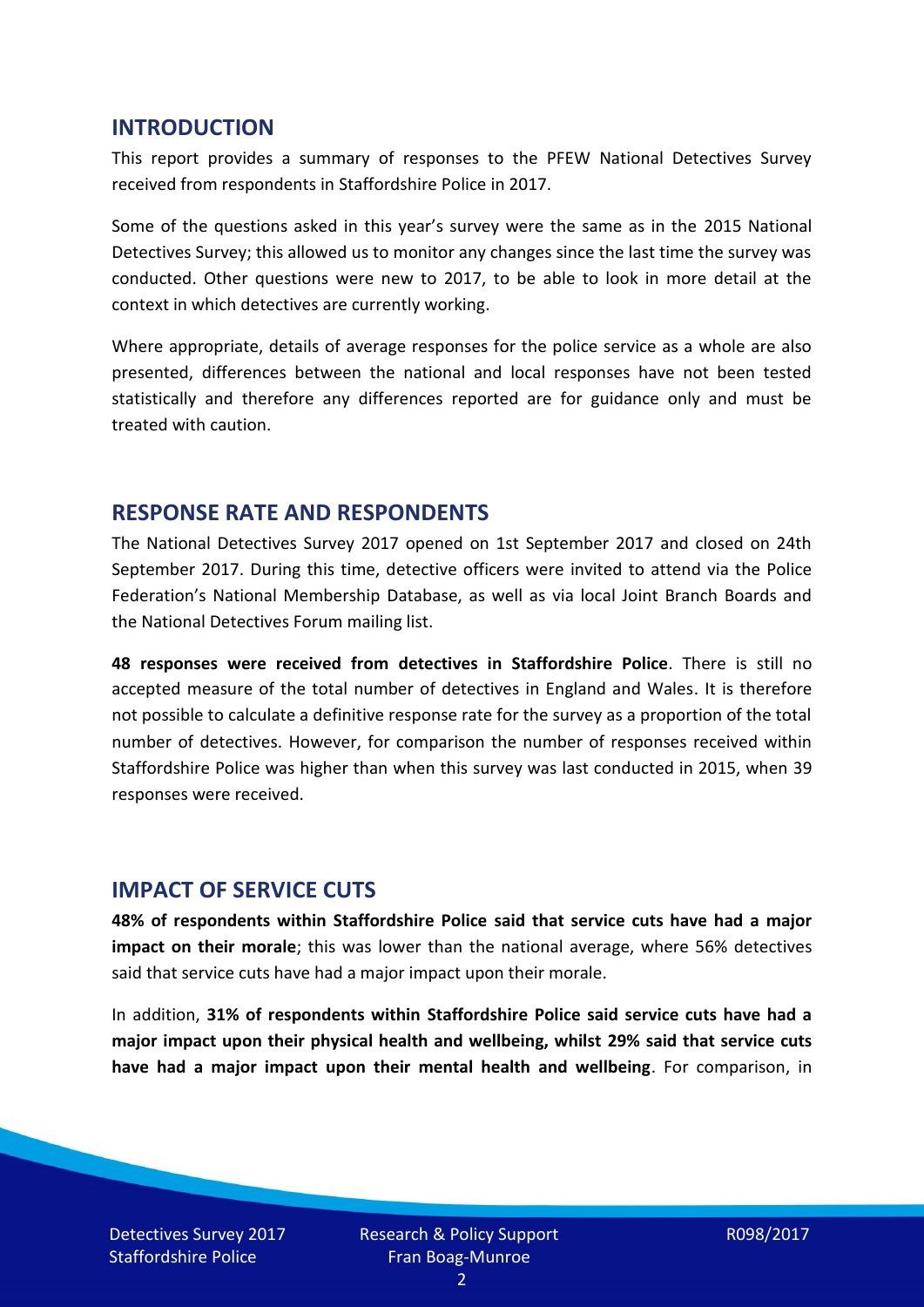England and Wales as whole 27% of detectives said that service cuts have had a major impact on their physical health and wellbeing and also on their mental health and wellbeing.

| How, if at all, have<br>service cuts affected | No impact | <b>Minor impact</b> | <b>Moderate</b><br>impact | <b>Major impact</b> |
|-----------------------------------------------|-----------|---------------------|---------------------------|---------------------|
| Your morale                                   | 6%        | 10%                 | 35%                       | 48%                 |
| Your physical health and<br>wellbeing         | 15%       | 13%                 | 42%                       | 31%                 |
| Your mental health and<br>wellbeing           | 8%        | 21%                 | 42%                       | 29%                 |

**60% of respondents in Staffordshire Police said that service cuts have substantially increased their overall workload; 56% said that service cuts have substantially increased how fatigued they feel; and 56% said that service cuts have substantially increased how stressful they find their jobs**. Comparison of these proportions in Staffordshire Police to England and Wales as a whole can be found in the table below.

|                                    | <b>Staffordshire Police</b>                             | <b>England and Wales</b>                                |
|------------------------------------|---------------------------------------------------------|---------------------------------------------------------|
| Your overall workload              | 60% substantially increased<br>(38% slightly increased) | 62% substantially increased<br>(32% slightly increased) |
| How fatigued you feel              | 56% substantially increased<br>(35% slightly increased) | 53% substantially increased<br>(38% slightly increased) |
| How stressful you find your<br>job | 56% substantially increased<br>(35% slightly increased) | 49% substantially increased<br>(41% slightly increased) |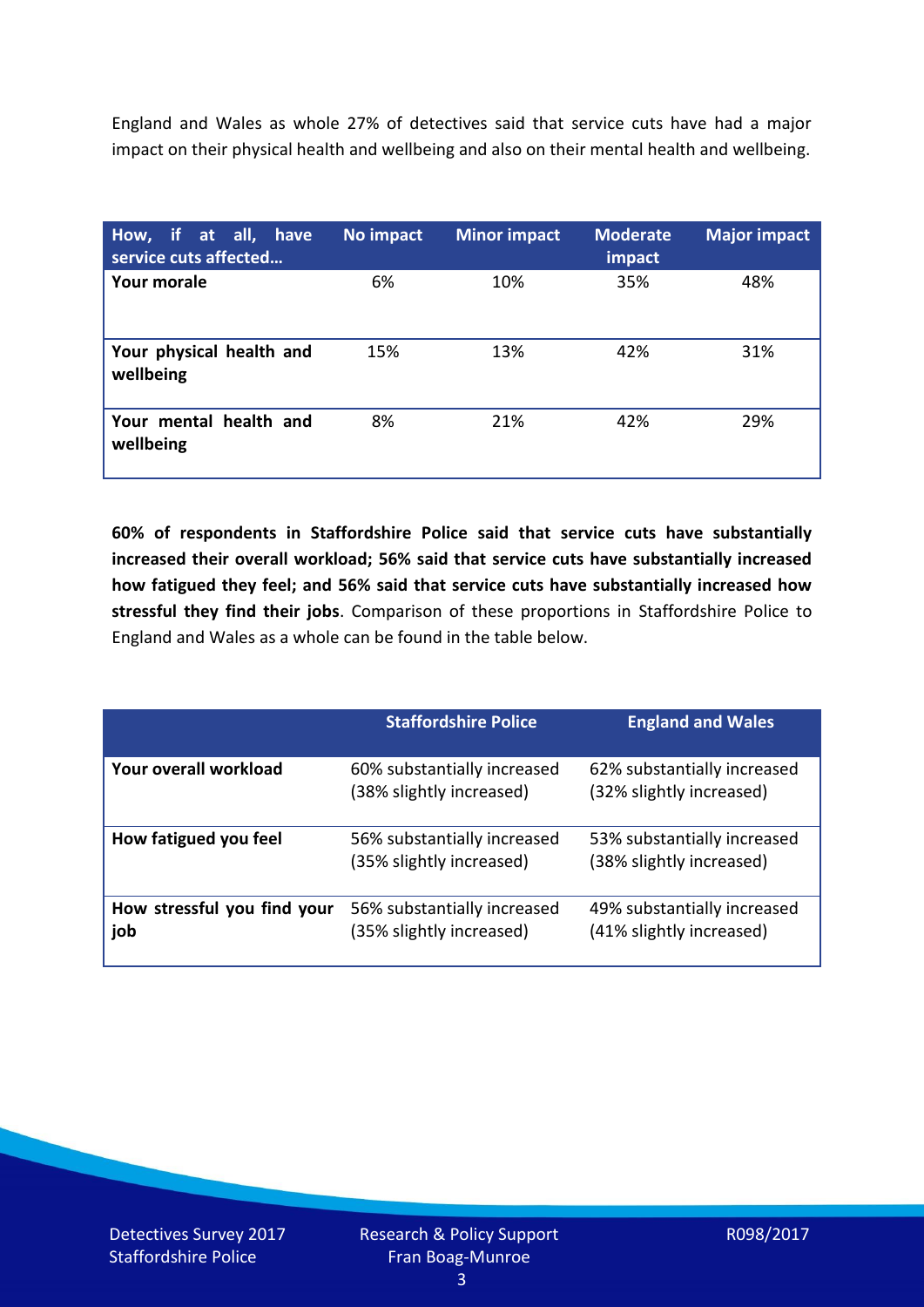## **WORKLOAD AND JOB DEMANDS**

**83% of respondents in Staffordshire Police said that their workload in the last 12 months was either too high or much too high**. This is higher than the national average - in England and Wales as a whole, 76% of respondents said that their workload had been too high or much too high in the last 12 months.

31% of respondents in Staffordshire Police said that their workload enabled them to provide the service needed to victims either most or all of the time; this compares to 27% of detectives in England and Wales as a whole. **The proportion of respondents in Staffordshire Police who said that their workload enabled them to provide the service needed to victims either most or all of the time has increased since 2015** when 31% of respondents felt that they could provide the service needed either most or all of the time.

In addition, 23% of respondents in Staffordshire Police said that their workload enabled them to provide the service needed to witnesses either most or all of the time, in comparison to 22% of detectives in England and Wales overall. **The proportion of respondents in Staffordshire Police who said that their workload enabled them to provide the service needed to witnesses either most or all of the time has decreased since 2015**, when 36% of respondents felt that they could provide the service needed either most or all of the time.

| Does your workload enable<br>you to provide the service<br>needed to? | <b>Never</b> | <b>Sometimes</b> | Most or all of the<br>time |
|-----------------------------------------------------------------------|--------------|------------------|----------------------------|
| <b>Victims</b>                                                        | 6%           | 63%              | 31%                        |
| <b>Witnesses</b>                                                      | 10%          | 67%              | 23%                        |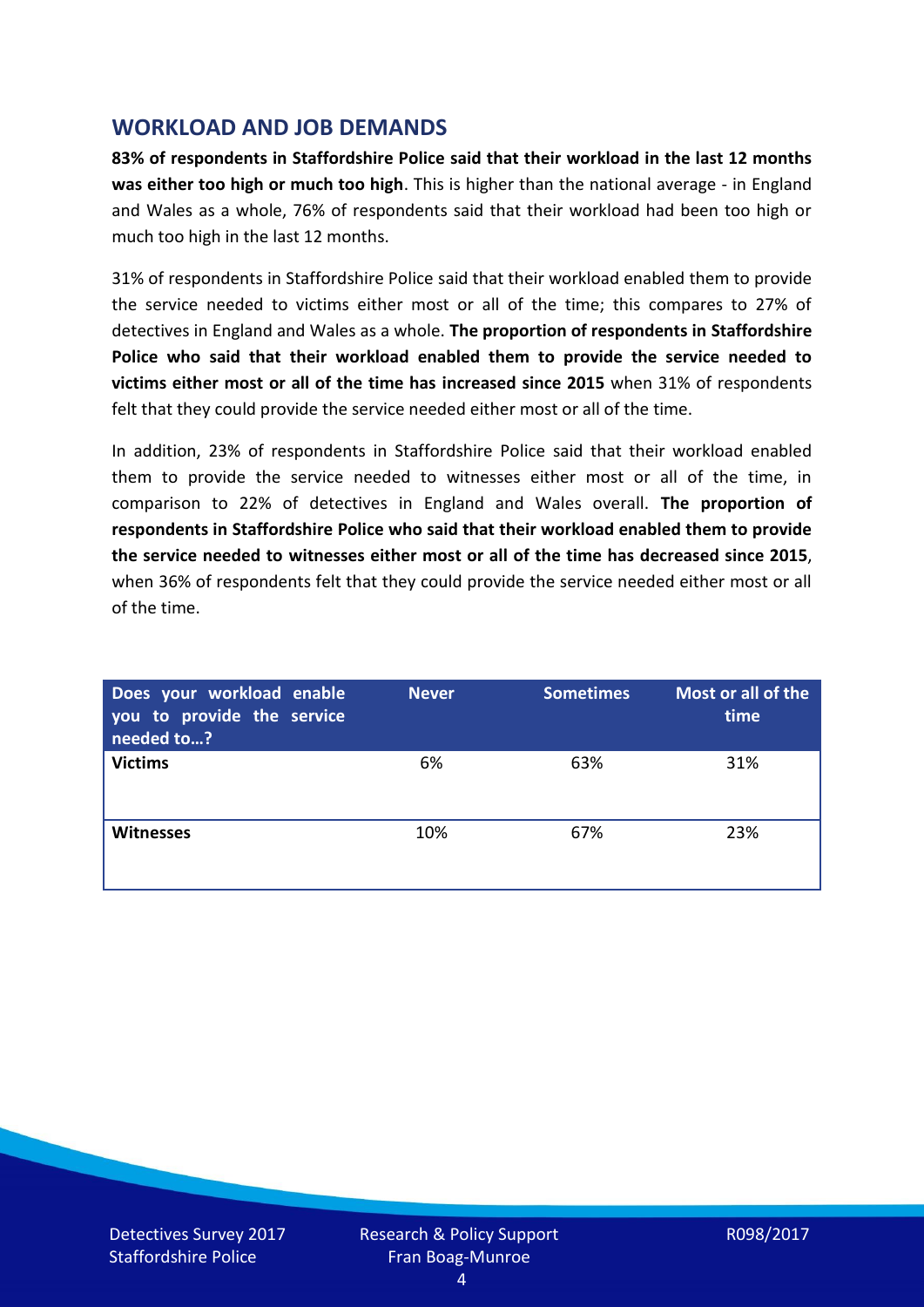## **JOB RELATED STRESS**

In Staffordshire Police, **56% of respondents said that they felt emotionally drained from work either most or all of the time**. Nationally, this proportion was 48%. The proportion of respondents in Staffordshire Police who said that they had felt emotionally drained from work either most or all of the time has increased since 2015, when 39% of respondents said that they felt emotionally drained from work.

**54% of respondents in Staffordshire Police said that their job was either very or extremely stressful**. This is the proportion of respondents who, in effect, report a non-diagnostic case of work-related stress within Staffordshire Police.



In England and Wales as a whole 48% of detectives reported a case of work-related stress. Therefore **the proportion of respondents in Staffordshire Police who reported a case of work-related stress was higher than the national average**. The reasons given by respondents in Staffordshire Police for why they found their job stressful are presented below.

Detectives Survey 2017 Staffordshire Police

Research & Policy Support Fran Boag-Munroe

R098/2017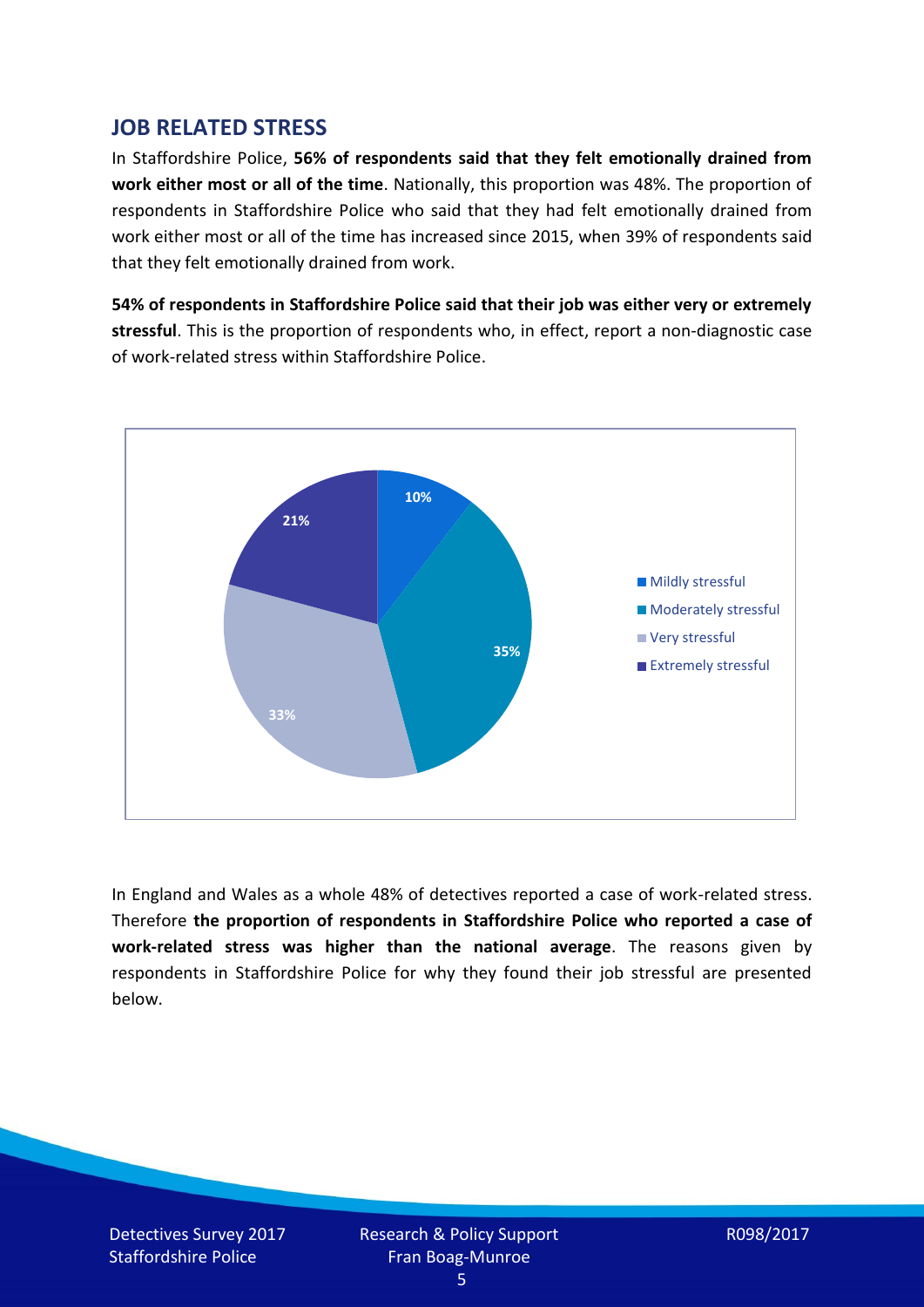| My job is stressful because                                                               | <b>Proportion</b><br>agreeing or<br>strongly<br>agreeing in<br><b>Staffordshire</b><br><b>Police</b> | <b>Proportion</b><br>agreeing or<br>strongly<br>agreeing in<br><b>England and</b><br><b>Wales</b> |
|-------------------------------------------------------------------------------------------|------------------------------------------------------------------------------------------------------|---------------------------------------------------------------------------------------------------|
| There are high levels of personal responsibility                                          | 94%                                                                                                  | 93%                                                                                               |
|                                                                                           |                                                                                                      |                                                                                                   |
| There aren't enough officers in my team/unit                                              | 96%                                                                                                  | 86%                                                                                               |
| I feel like the general public and partner agencies often                                 | 79%                                                                                                  | 82%                                                                                               |
| have unrealistic expectations                                                             |                                                                                                      |                                                                                                   |
| The nature of my work is high-risk                                                        | 79%                                                                                                  | 80%                                                                                               |
| I have a high workload                                                                    | 85%                                                                                                  | 80%                                                                                               |
| There is frequent organisational change                                                   | 79%                                                                                                  | 79%                                                                                               |
| My work is emotionally demanding                                                          | 85%                                                                                                  | 71%                                                                                               |
| I don't have enough time to be able to do my job to a<br>standard of which I can be proud | 81%                                                                                                  | 70%                                                                                               |
| I am unable to meet all the conflicting demands on my<br>time at work                     | 69%                                                                                                  | 69%                                                                                               |
| I am exposed to traumatic or distressing incidents and<br>material                        | 81%                                                                                                  | 64%                                                                                               |
| I frequently have unrealistic time pressures                                              | 67%                                                                                                  | 61%                                                                                               |
| There aren't enough opportunities for professional<br>development                         | 48%                                                                                                  | 57%                                                                                               |
| I frequently have unachievable deadlines                                                  | 54%                                                                                                  | 57%                                                                                               |
| I am often pressured to work long hours                                                   | 65%                                                                                                  | 51%                                                                                               |
| My work-life balance is poor                                                              | 52%                                                                                                  | 43%                                                                                               |
| I don't feel like I have enough support from<br>management                                | 31%                                                                                                  | 40%                                                                                               |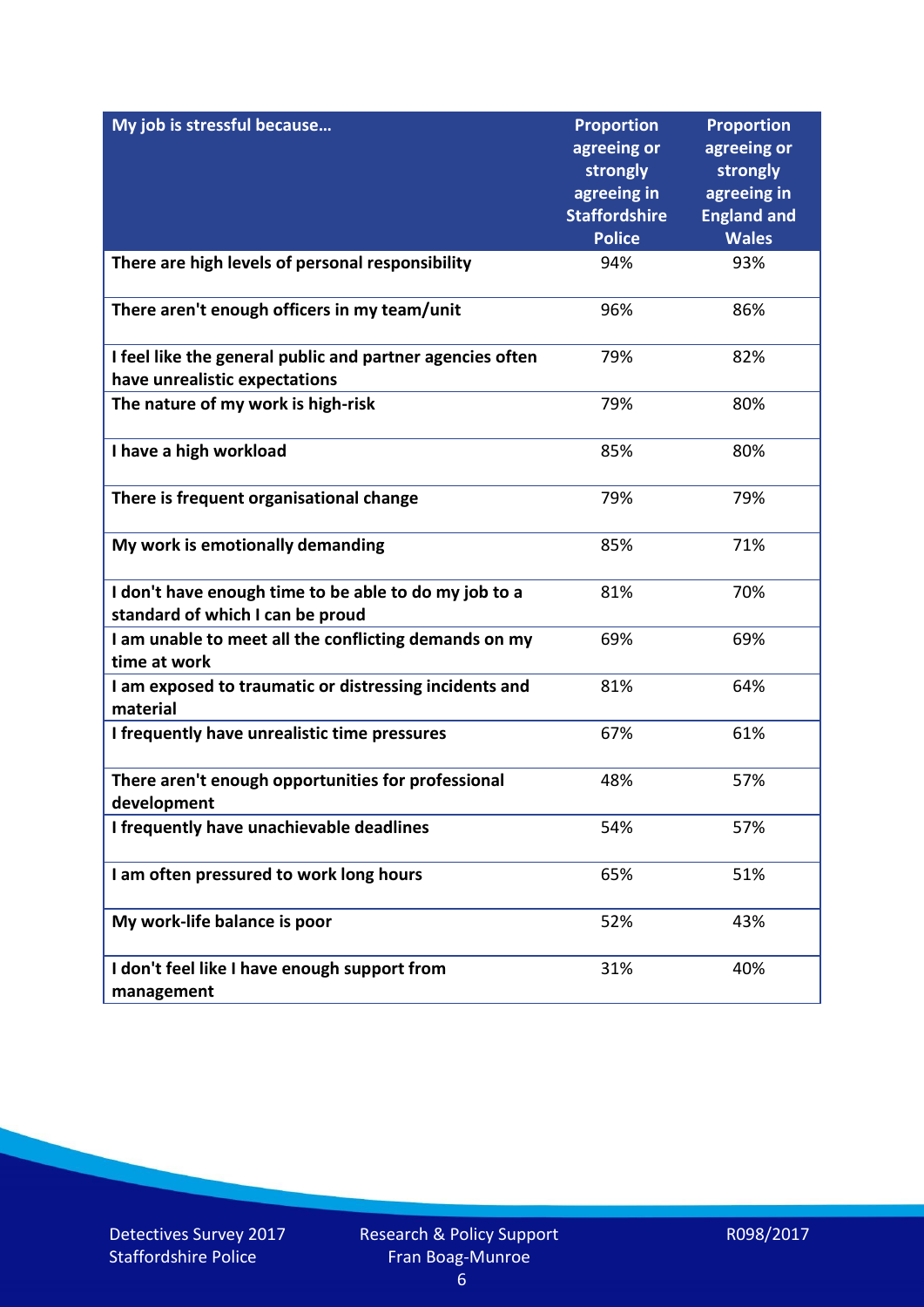# **ABSENCE AND ABSENCE BEHAVIOURS**

**Presenteeism** refers to a person attending work despite feeling that they should have taken sick leave due to their physical or mental health and wellbeing. **In Staffordshire Police, 57% of respondents reported at least one instance of presenteeism associated with their physical health and wellbeing** in the last 12 months**; 48% of respondents reported at least one instance of presenteeism associated with their mental health and wellbeing**.

**Leaveism** refers to a person taking annual leave or rest days rather than sick leave for their physical or mental health and wellbeing. In the last year, **33% of respondents in Staffordshire Police reported at least one instance of leaveism associated with their physical health and wellbeing**, whilst **28% of respondents in Staffordshire Police reported at least one instance of leaveism associated with their mental health and wellbeing.**

Finally, **21% of respondents in Staffordshire Police said that they had taken sickness absence due to their physical health and wellbeing** in the last 12 months. In addition, **13% of respondents said that they had taken sickness absence due to their mental health and wellbeing**.

Comparison of the proportions of respondents reporting presenteeism, leaveism and sickness absence in Staffordshire Police with England and Wales as a whole can be found in the table below.

|                             |                                         | <b>Staffordshire Police</b>           |                                         | <b>England and Wales</b>              |
|-----------------------------|-----------------------------------------|---------------------------------------|-----------------------------------------|---------------------------------------|
| At least one<br>instance of | <b>Physical health</b><br>and wellbeing | <b>Mental health</b><br>and wellbeing | <b>Physical health</b><br>and wellbeing | <b>Mental health</b><br>and wellbeing |
| Presenteeism                | 57%                                     | 48%                                   | 71%                                     | 54%                                   |
| Leaveism                    | 33%                                     | 28%                                   | 42%                                     | 33%                                   |
| <b>Sickness</b><br>absence  | 21%                                     | 13%                                   | 35%                                     | 14%                                   |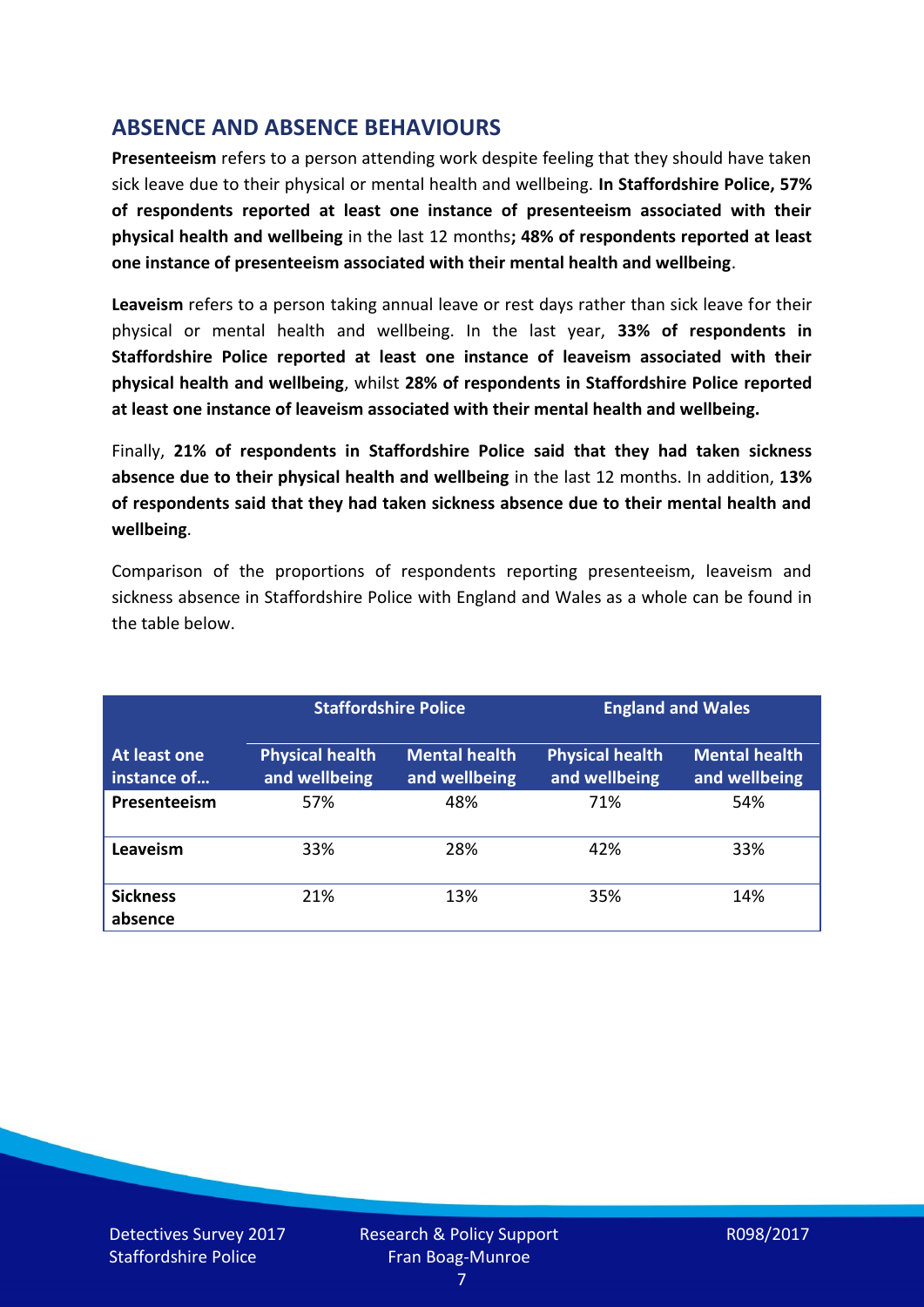### **VIEWS ABOUT THE JOB**

**94% of respondents in Staffordshire Police felt that the role of the detective was seen as less valuable to the force than it used to be.** This compares with 85% of detectives in England and Wales as a whole who said that they felt the role of the detective was now less valuable.

Respondents in Staffordshire Police were less likely to be dissatisfied than satisfied with their jobs, with **35% of respondents saying that they were dissatisfied and 48% of respondents saying that they were satisfied**. In comparison, 36% of detectives in England and Wales as a whole said that they were dissatisfied with their jobs, whilst 45% of respondents said that they were satisfied.

In addition, **the proportion of respondents in Staffordshire Police who said that they were dissatisfied with their job has increased since 2015**, when 26% of respondents reported job dissatisfaction.

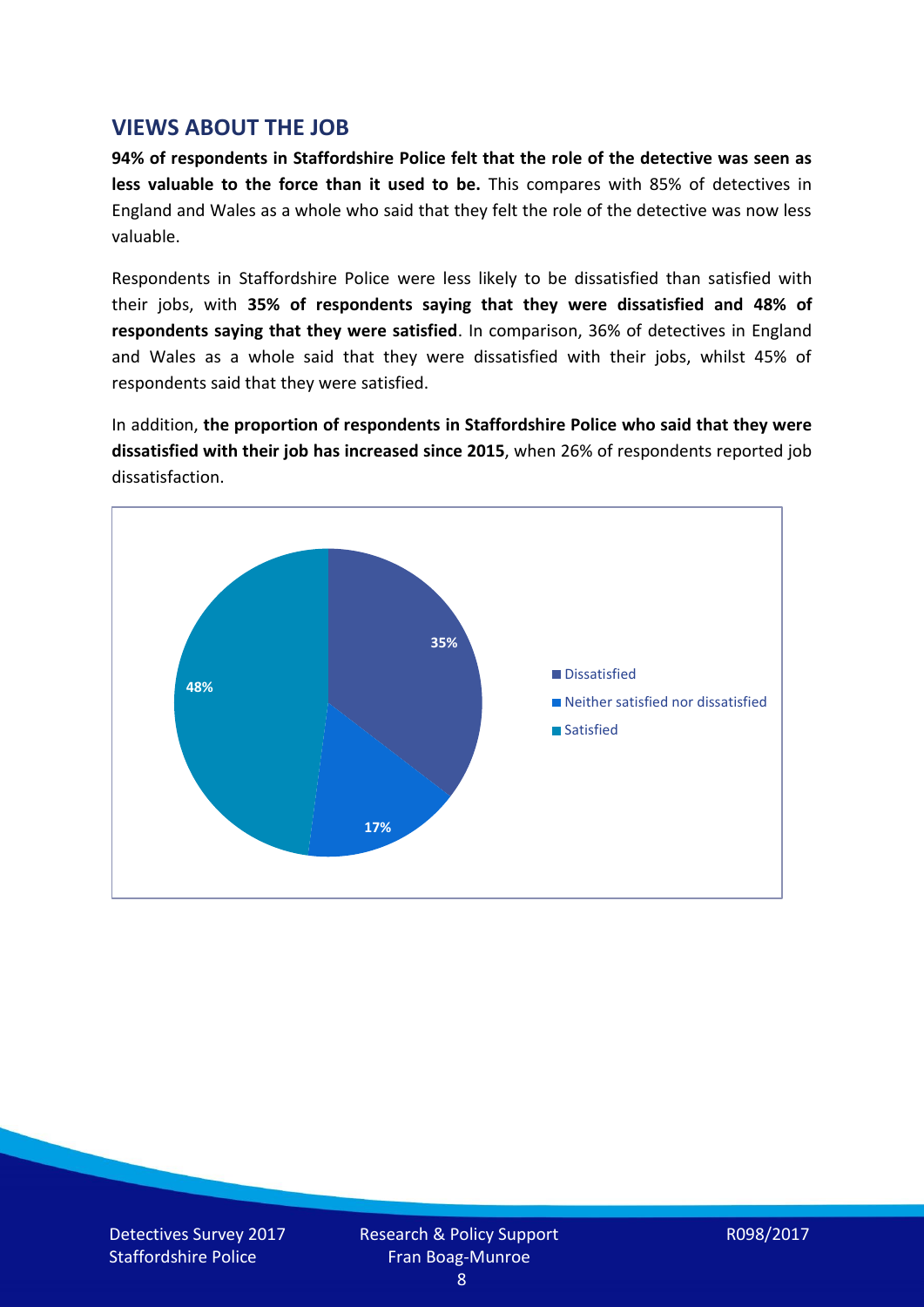# **TRAINING AND CONTINUOUS PROFESSIONAL DEVELOPMENT**

**42% of respondents in Staffordshire Police said that they had difficulties securing specific training opportunities**. This has decreased since 2015, when 45% of respondents in Staffordshire Police reported difficulties securing specific training opportunities.

The proportion of respondents in Staffordshire Police who said that they had difficulties securing training opportunities is lower than the national average, where this year 51% of detectives said that they had difficulties securing training.

In addition, **57% of respondents in Staffordshire Police said that they were rarely given enough time to stay up-to-date with the latest developments in their area of work**. This compares to 56% of respondents in England and Wales as a whole. This proportion is higher than in 2015, when 31% of respondents in Staffordshire Police said that they rarely had enough time to keep up-to-date with the latest developments.

| Are you given enough time<br>to stay up-to-date with the<br>latest developments in your<br>area of work? | <b>Staffordshire Police</b> | <b>England and Wales</b> |
|----------------------------------------------------------------------------------------------------------|-----------------------------|--------------------------|
| Rarely                                                                                                   | 57%                         | 56%                      |
| <b>Sometimes</b>                                                                                         | 40%                         | 41%                      |
| <b>Always</b>                                                                                            | 2%                          | 4%                       |

A list of reasons why respondents in Staffordshire Police said that they were not able to stay up-to-date with the latest developments in their field can been found in the table below.

| It is difficult to stay up-to-date with the latest developments<br>in my field because          | <b>Staffordshire</b><br><b>Police</b> | <b>England</b><br>and Wales |
|-------------------------------------------------------------------------------------------------|---------------------------------------|-----------------------------|
| I have too many competing priorities                                                            | 85%                                   | 79%                         |
| There is no time set aside by my management for study                                           | 77%                                   | 76%                         |
| There are not enough officers to cover my day-to-day work<br>for me to attend relevant training | 73%                                   | 76%                         |
| My workload is too high                                                                         | 83%                                   | 76%                         |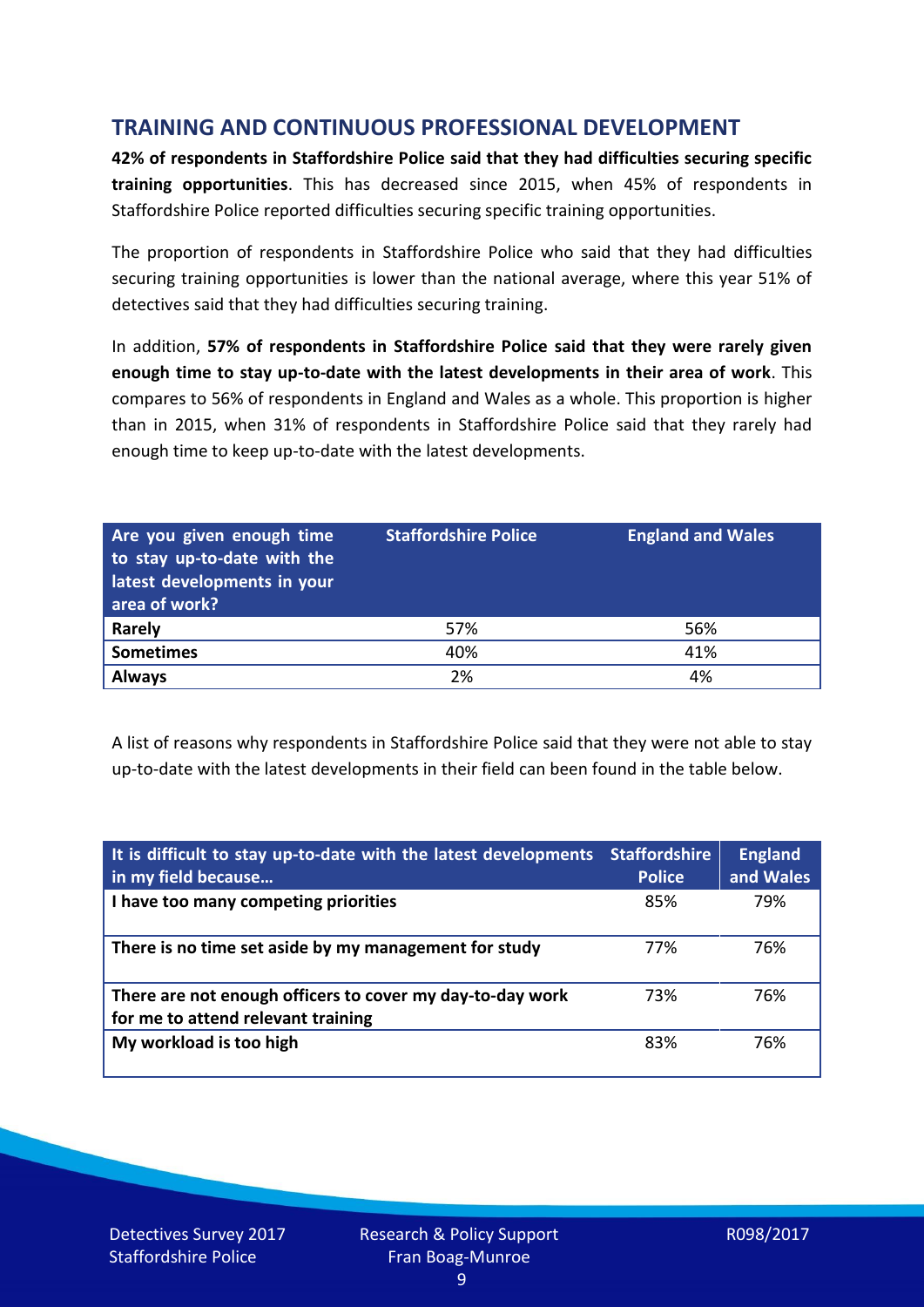| I have too many other commitments                                                        | 79% | 75% |
|------------------------------------------------------------------------------------------|-----|-----|
| The online learning package provided by NCALT is poorly<br>delivered                     | 77% | 73% |
| There are not enough formal training days                                                | 77% | 72% |
| I am too tired at the end of the day                                                     | 73% | 71% |
| Access to knowledge management systems that help<br>communicate new developments is poor | 58% | 51% |
| There is a lack of training staff                                                        | 50% | 46% |
| There is no appropriate training available                                               | 29% | 44% |

# **ATTRACTION AND RETENTION**

**29% of respondents in Staffordshire Police said that they would not change their career path, whilst 13% couldn't think of any job they would prefer**. 17% of respondents said that they would like to change their posting but remain a police officer.

In comparison, 6% of respondents in Staffordshire Police said that they would like to change jobs and stop being a police officer, 23% said that they would take any other job but with similar earnings and benefits, and 13% would quit immediately if they could find something else to do.

**The proportion of respondents in Staffordshire Police who said that they would quit immediately if they could find something else to do has increased since 2015**, when 0% of respondents said that they would quit immediately if they could.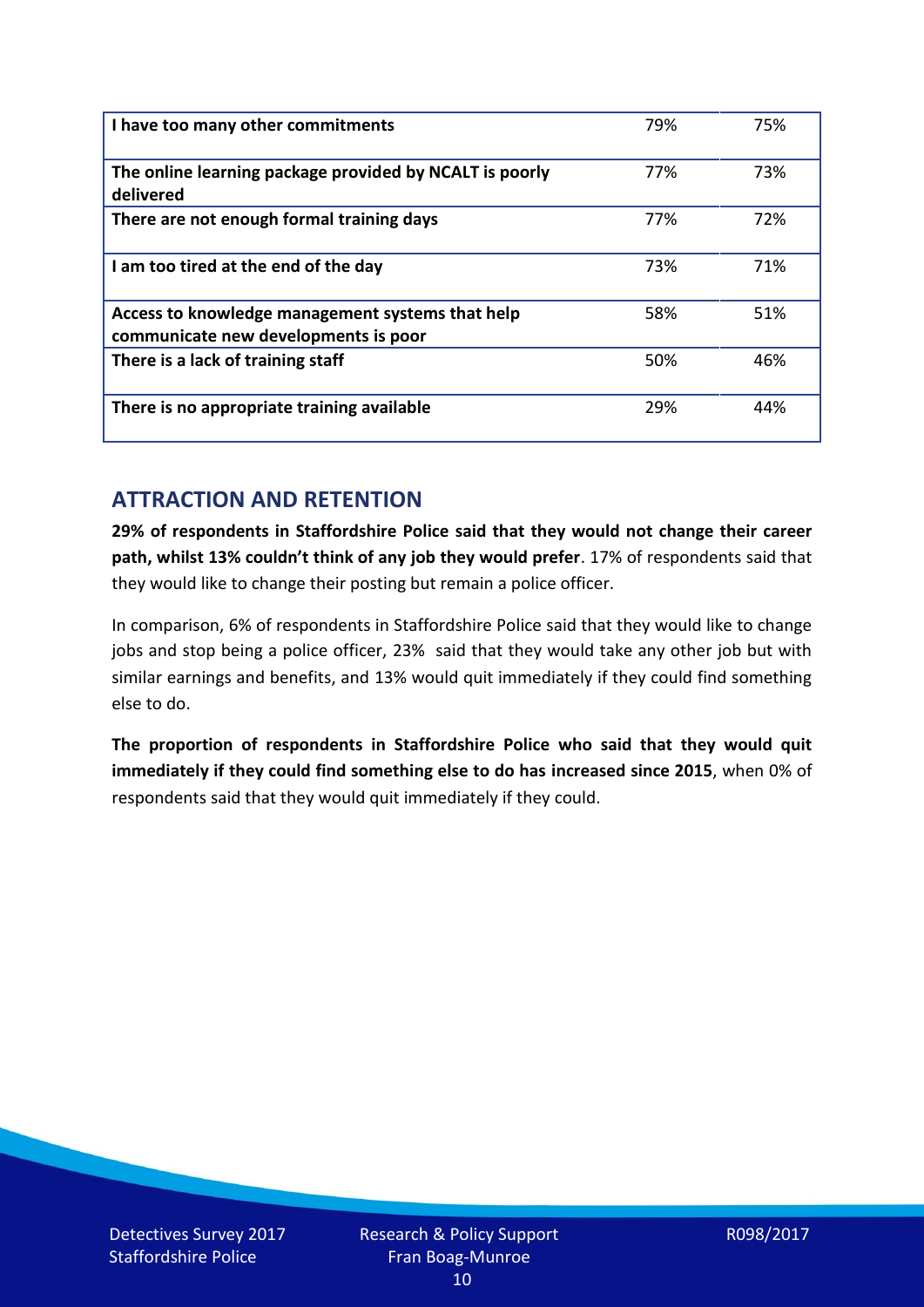|                               | <b>Staffordshire Police</b> | <b>England and Wales</b> |
|-------------------------------|-----------------------------|--------------------------|
| I would not change my         | 29%                         | 22%                      |
| career path                   |                             |                          |
| I can't think of any job I    | 13%                         | 14%                      |
| would prefer                  |                             |                          |
| I would like to change my     | 17%                         | 14%                      |
| posting but remain a police   |                             |                          |
| officer                       |                             |                          |
| I would like to change my     | 6%                          | 14%                      |
| job and stop being a police   |                             |                          |
| officer                       |                             |                          |
| I would take almost any       | 23%                         | 26%                      |
| other job with similar        |                             |                          |
| earnings and benefits         |                             |                          |
| I would quit immediately if I | 13%                         | 10%                      |
| could find something else to  |                             |                          |
| do                            |                             |                          |